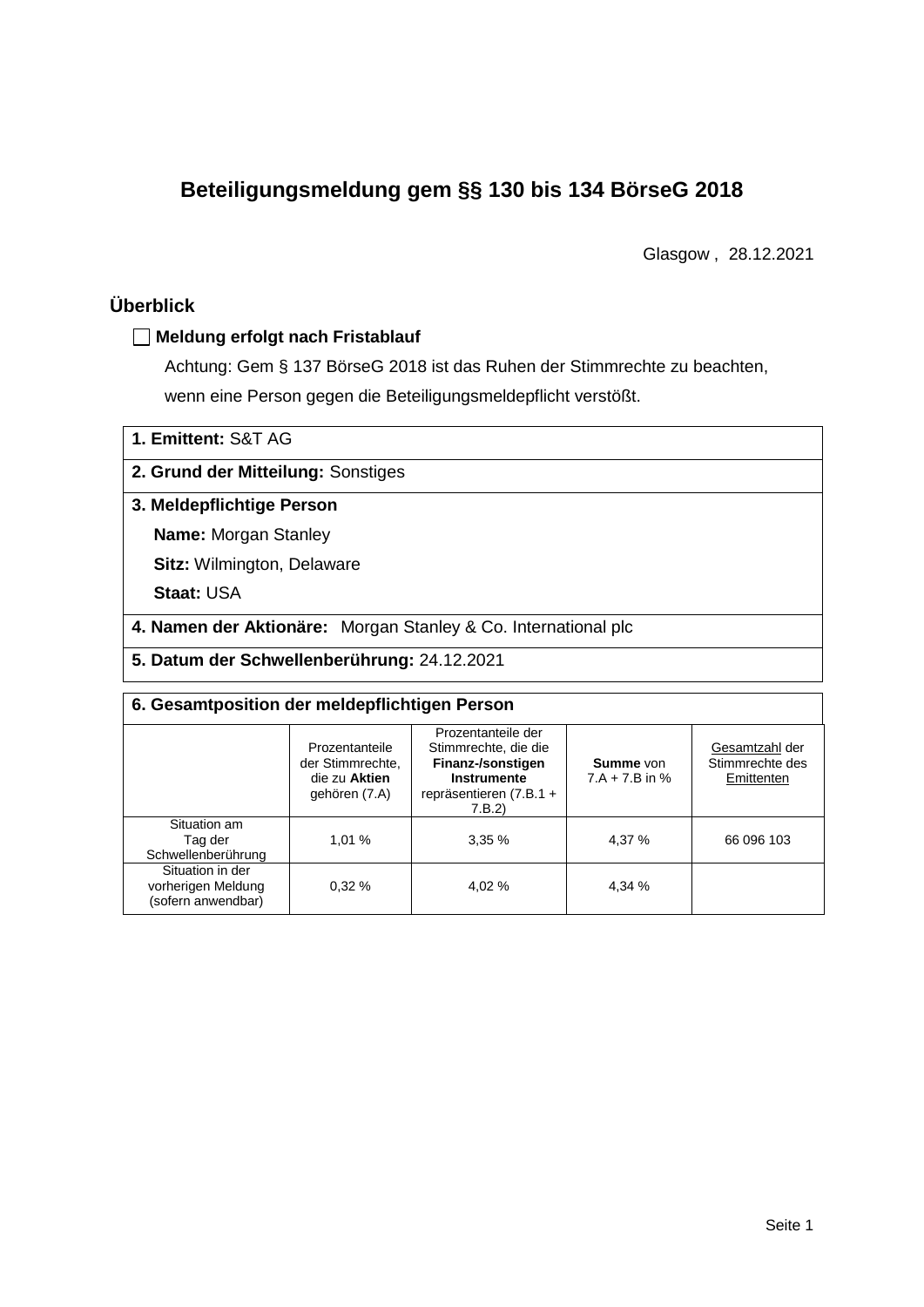# **Details**

# **7. Details über die gehaltenen Instrumente am Tag der Berührung der Schwelle:**

| A: Stimmrechte, die zu Aktien gehören |                                           |                                      |                                           |                                      |  |  |
|---------------------------------------|-------------------------------------------|--------------------------------------|-------------------------------------------|--------------------------------------|--|--|
|                                       |                                           | Anzahl der Stimmrechte               | Prozentanteil der Stimmrechte             |                                      |  |  |
| <b>ISIN der Aktien</b>                | <b>Direkt</b><br>$(S$ 130 BörseG<br>2018) | Indirekt<br>$(S$ 133 BörseG<br>2018) | <b>Direkt</b><br>$(S$ 130 BörseG<br>2018) | Indirekt<br>$(S$ 133 BörseG<br>2018) |  |  |
| AT0000A0E9W5                          |                                           | 670 727                              |                                           | 1,01 %                               |  |  |
| Subsumme A                            | 670 727                                   |                                      |                                           | 1.01%                                |  |  |

| B 1: Finanzinstrumente / sonstige Instrumente gem § 131 Abs 1 Z 1 BörseG 2018                                                                        |             |              |           |       |  |  |
|------------------------------------------------------------------------------------------------------------------------------------------------------|-------------|--------------|-----------|-------|--|--|
| Anzahl der Stimmrechte<br>Prozentanteil der<br>Ausübungsfrist<br>Art des Instruments<br>die erworben werden<br>Verfalldatum<br>Stimmrechte<br>können |             |              |           |       |  |  |
| Right of recall over<br>securities lending<br>agreements                                                                                             | at any time | at any time  | 2 216 921 | 3.35% |  |  |
|                                                                                                                                                      |             | Subsumme B.1 | 2 216 921 | 3.35% |  |  |

| B 2: Finanzinstrumente / sonstige Instrumente gem § 131 Abs 1 Z 2 BörseG 2018 |              |                |                                    |                           |                                     |
|-------------------------------------------------------------------------------|--------------|----------------|------------------------------------|---------------------------|-------------------------------------|
| Art des<br>Instruments                                                        | Verfalldatum | Ausübungsfrist | Physisches oder<br>Cash Settlement | Anzahl der<br>Stimmrechte | Prozentanteil<br>der<br>Stimmrechte |
|                                                                               |              |                |                                    |                           |                                     |
|                                                                               |              |                | Subsumme B.2                       |                           |                                     |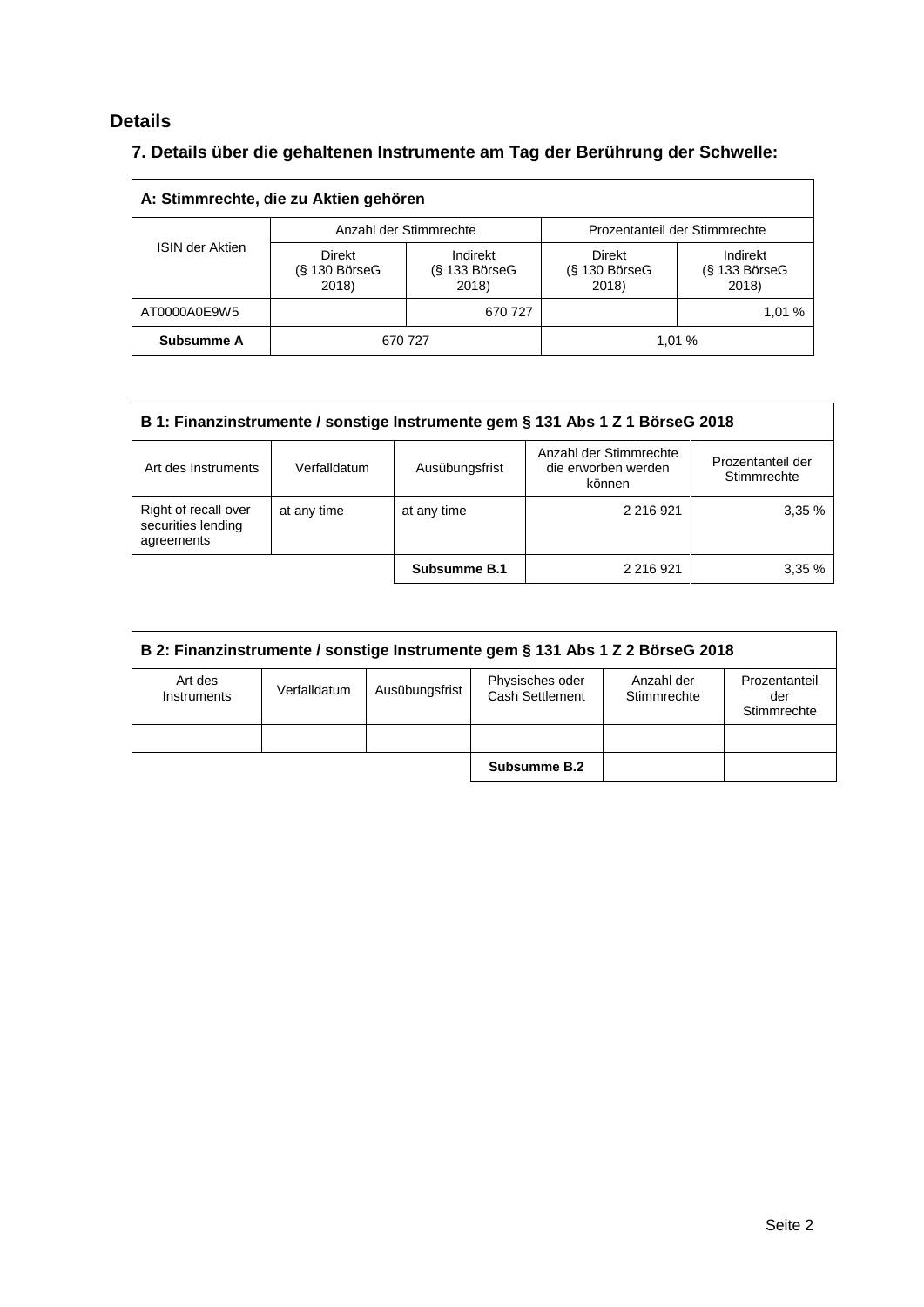## **8. Information in Bezug auf die meldepflichtige Person:**

Die meldepflichtige Person (Punkt 3) wird nicht von einer natürlichen/juristischen Person kontrolliert und kontrolliert auch keine andere Person, die direkt oder indirekt Instrumente am Emittenten hält.

 $\boxtimes$  Volle Kette der kontrollierten Unternehmen, über die die Stimmrechte und/oder Finanz-/sonstigen Instrumente gehalten werden, beginnend mit der obersten kontrollierenden natürlichen oder juristischen Person:

| Ziffer                  | <b>Name</b>                                            | Direkt kontrolliert<br>durch Ziffer | Direkt gehaltene<br>Stimmrechte in<br>Aktien (%) | Direkt gehaltene<br>Finanz-<br>/sonstige<br>Instrumente $(\%)$ | Total von beiden<br>$(\%)$ |
|-------------------------|--------------------------------------------------------|-------------------------------------|--------------------------------------------------|----------------------------------------------------------------|----------------------------|
| 1                       | Morgan Stanley                                         |                                     |                                                  |                                                                |                            |
| $\boldsymbol{2}$        | Morgan Stanley<br>Capital<br>Management,<br><b>LLC</b> | 1                                   |                                                  |                                                                |                            |
| 3                       | Morgan Stanley<br>Domestic<br>Holdings, Inc.           | $\overline{2}$                      |                                                  |                                                                |                            |
| $\overline{\mathbf{4}}$ | Morgan Stanley<br>& Co. LLC                            | 3                                   | 0,00%                                            | 1,93 %                                                         | 1,93 %                     |
| 5                       | Prime Dealer<br>Services Corp.                         | $\overline{4}$                      | 0,00 %                                           | 0,02%                                                          | 0,02%                      |
| 6                       | Morgan Stanley<br>International<br>Holdings Inc.       | 1                                   |                                                  |                                                                |                            |
| 7                       | Morgan Stanley<br>International<br>Limited             | 6                                   |                                                  |                                                                |                            |
| 8                       | Morgan Stanley<br>Investments<br>(UK)                  | 7                                   |                                                  |                                                                |                            |
| 9                       | Morgan Stanley<br>& Co.<br>International plc           | 8                                   | 1,01 %                                           | 1,41 %                                                         | 2,42 %                     |
|                         |                                                        |                                     |                                                  |                                                                |                            |

## **9. Im Falle von Stimmrechtsvollmacht**

Datum der Hauptversammlung: -

Stimmrechtsanteil nach der Hauptversammlung: - entspricht - Stimmrechten

#### **10. Sonstige Kommentare:**

The notification was triggered as a result of an exercise of a right of recall over securities lending agreements

Glasgow am 28.12.2021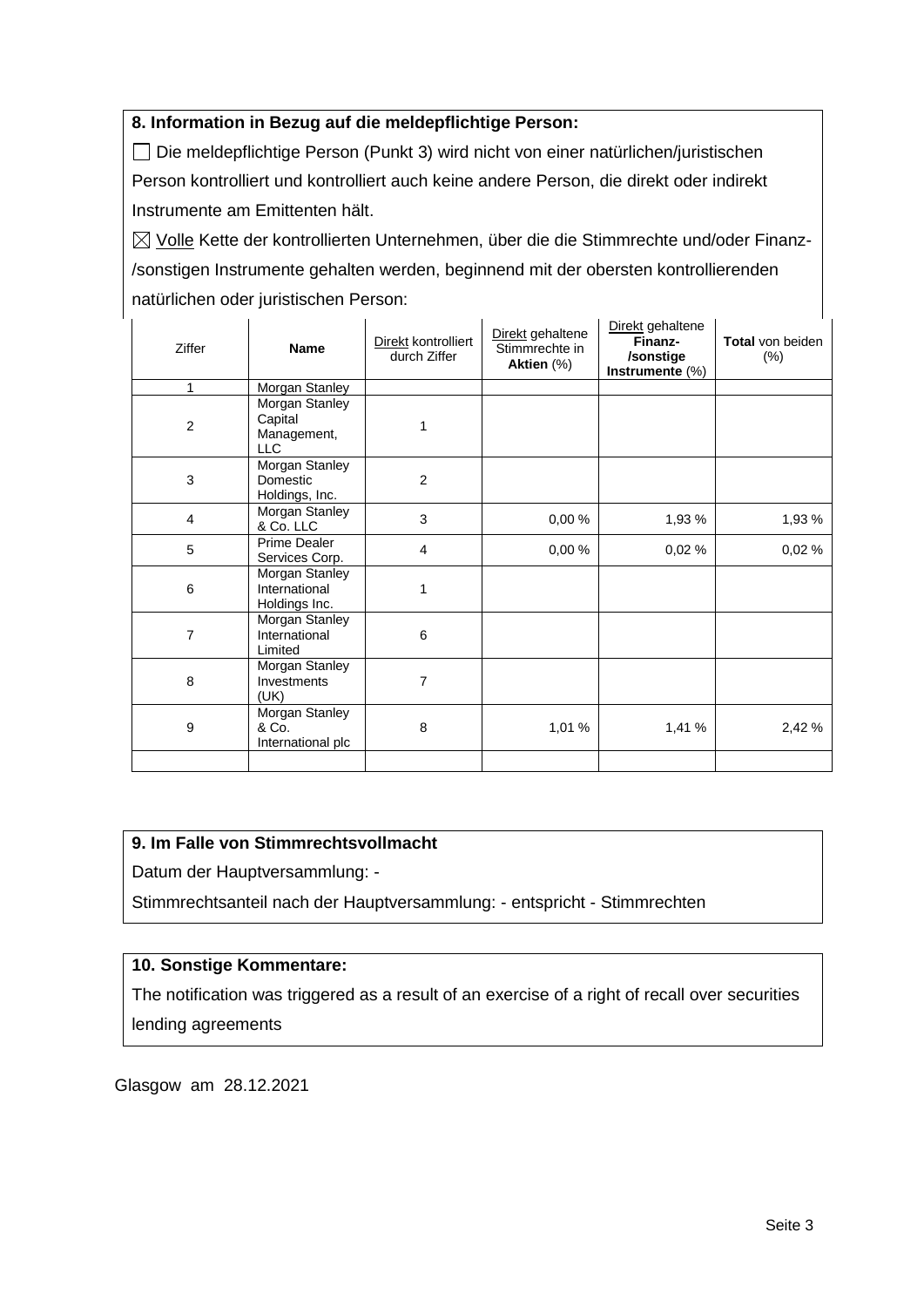# **Major holdings notification pursuant to Sec. 130 to 134 BörseG 2018**

Glasgow , 28.12.2021

## **Overview**

#### **Notification made after deadline**

Caution: In case of violations of major holdings notification rules, please pay attention to Section 137 BörseG 2018 (Suspension of voting rights)

| 1. Issuer: S&T AG |  |
|-------------------|--|
|                   |  |

#### **2. Reason for the notification:** Other

#### **3. Person subject to notification obligation**

**Name:** Morgan Stanley

**City:** Wilmington, Delaware

**Country:** USA

**4. Name of shareholder(s):** Morgan Stanley & Co. International plc

**5. Date on which the threshold was crossed or reached:** 24.12.2021

## **6. Total positions**

|                                                                                | % of voting rights<br>attached to<br>shares $(7.A)$ | % of voting rights<br>through<br>financial/other<br>instruments $(7.B.1 +$<br>7.B.2 | <b>Total</b> of both in %<br>$(7.A + 7.B)$ | Total number of<br>voting rights of<br>issuer |  |  |
|--------------------------------------------------------------------------------|-----------------------------------------------------|-------------------------------------------------------------------------------------|--------------------------------------------|-----------------------------------------------|--|--|
| Resulting situation on the<br>date on which threshold<br>was crossed / reached | 1.01%                                               | 3.35%                                                                               | 4.37 %                                     | 66 096 103                                    |  |  |
| Position of previous<br>notification (if applicable)                           | 0.32%                                               | 4.02 %                                                                              | 4,34 %                                     |                                               |  |  |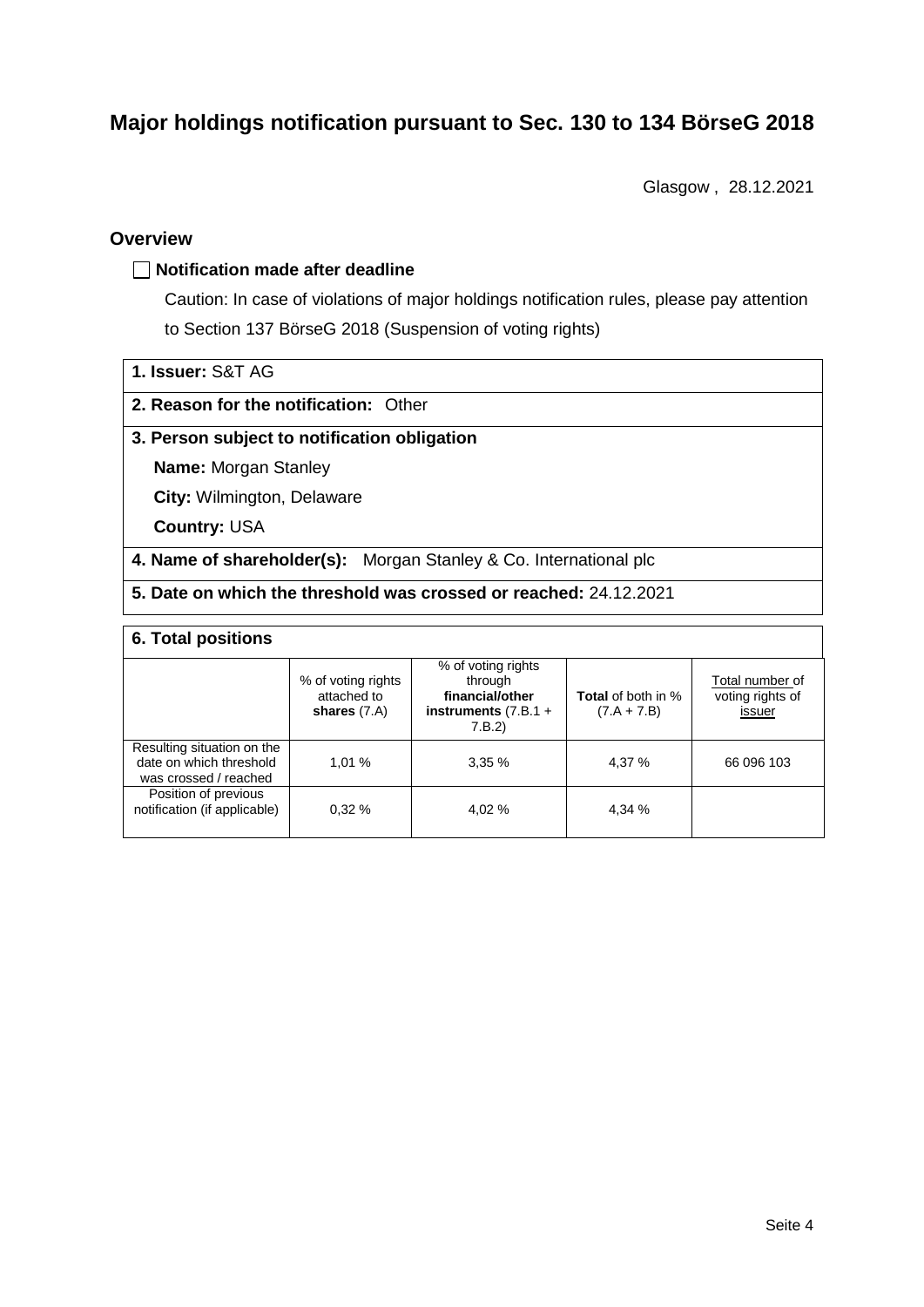# **Details**

# **7. Notified details of the resulting situation:**

| A: Voting rights attached to shares |                                    |                                      |                                           |                                      |  |  |
|-------------------------------------|------------------------------------|--------------------------------------|-------------------------------------------|--------------------------------------|--|--|
|                                     |                                    | Number of voting rights              | % of voting rights                        |                                      |  |  |
| <b>ISIN Code</b>                    | Direct<br>(Sec 130 BörseG<br>2018) | Indirect<br>(Sec 133 BörseG<br>2018) | <b>Direct</b><br>(Sec 130 BörseG<br>2018) | Indirect<br>(Sec 133 BörseG<br>2018) |  |  |
| AT0000A0E9W5                        |                                    | 670 727                              |                                           | 1.01 %                               |  |  |
| <b>SUBTOTAL A</b>                   | 670 727                            |                                      |                                           | 1,01%                                |  |  |

| B 1: Financial / Other Instruments pursuant to Sec. 131 para. 1 No. 1 BörseG 2018                                                                                             |             |                     |            |       |  |
|-------------------------------------------------------------------------------------------------------------------------------------------------------------------------------|-------------|---------------------|------------|-------|--|
| Number of voting<br>Exercise Period<br>rights that may be<br><b>Expiration Date</b><br>Type of instrument<br>% of voting rights<br>acquired if the<br>instrument is exercised |             |                     |            |       |  |
| Right of recall over<br>securities lending<br>agreements                                                                                                                      | at any time | at any time         | 2 216 9 21 | 3,35% |  |
|                                                                                                                                                                               |             | <b>SUBTOTAL B.1</b> | 2 216 9 21 | 3,35% |  |

| B 2: Financial / Other Instruments pursuant to Sec. 131 para. 1 No. 2 BörseG 2018 |                    |                    |                               |                            |                       |  |
|-----------------------------------------------------------------------------------|--------------------|--------------------|-------------------------------|----------------------------|-----------------------|--|
| Type of instrument                                                                | Expiration<br>Date | Exercise<br>Period | Physical /<br>Cash Settlement | Number of<br>voting rights | % of voting<br>rights |  |
|                                                                                   |                    |                    |                               |                            |                       |  |
|                                                                                   |                    |                    | <b>SUBTOTAL B.2</b>           |                            |                       |  |